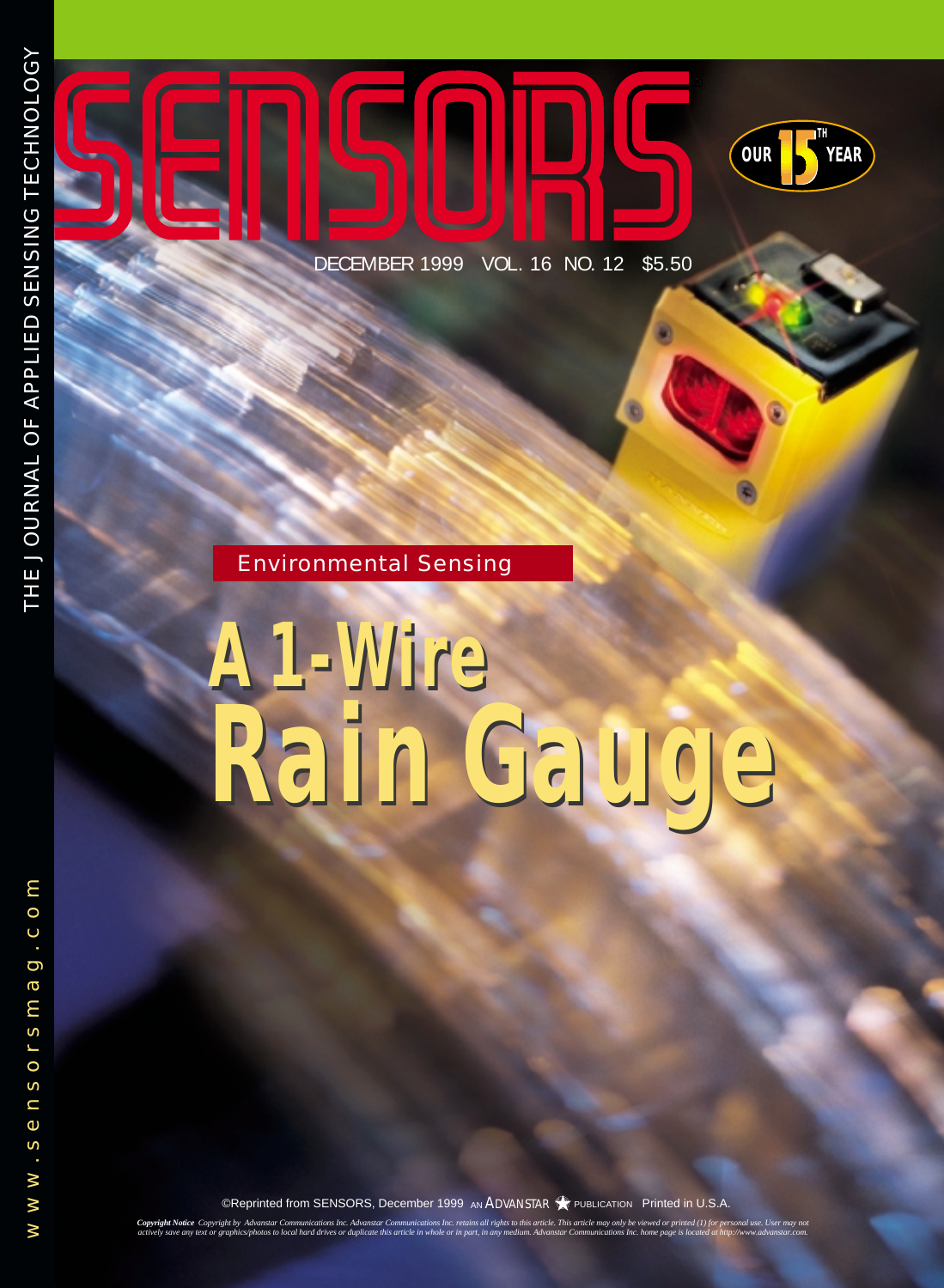# Rain Gauge Rain Gauge A 1-Wire

The conventional tipping bucket method of rainfall measurement can be adapted for incorporation into an automated weather station.

**Dan Awtrey, Dallas Semiconductor**

**THE CONDENSIGNAL TERM** is a countral axle in a manner somewhat reminiscent of a playground seesaw (see Figure 1, page 58). Rainwater gathered in the lid portion of the gauge trickles down into the upper bucket through a s either end of a beam that pivots around a central axle in a manner somewhat reminiscent of a playground seesaw (see Figure 1, page 58). Rainwater gathered in the lid portion of the gauge trickles down into the upper bucket through a small-diameter hole in the lid's funnel-shaped botand pouring the water into the base. This action raises the other bucket into position and the cycle repeats. Holes in the base allow the water to drain away.

Each time a bucket empties its contents, it moves a magnet past a magnetic reed switch and causes it to close. With each closure typically representing 0.01 in. of rainfall, to measure 1 in. of rain each bucket must empty 50 times for a total of 100 switch closures. This tipping bucket technique can be adapted to work with the 1-Wire weather station.

Dallas Semiconductor, in conjunction with Texas Weather Instruments, Inc., previously developed a basic weather station that measures wind speed, wind direction, and temperature using Dallas's 1-Wire technology [1]. Adding a rain gauge to the station requires only that it be connected to the 1-Wire bus by plugging it into the unused RJ11 connector on the weather station board. Because 1-Wire technology transmits both power and bidirectional data over a single twisted-pair cable [2,3], no extra wiring or power is required.

The station is controlled by a PC or microcontroller executing Touch Memory Executive (TMEX) soft-

ware. Data transfers are half-duplex and bit sequential over a single twisted-pair cable using short and long time slots to encode the binary ones and zeros. Each 1-Wire device in the weather station has a unique serial number that identifies it to the bus master, allowing multiple sensors to share the same bus.

#### **Measuring Rainfall the 1-Wire Way**

Adapting the standard tipping bucket rain gauge mechanism to operate on the 1-Wire net is a simple matter of wiring its reed switch between the power and count inputs of a DS2423 counter (see Figure 2). While the counter will function with just the parasite power supplied by CR1b and C1, the lithium battery backup allows the rain gauge to func-

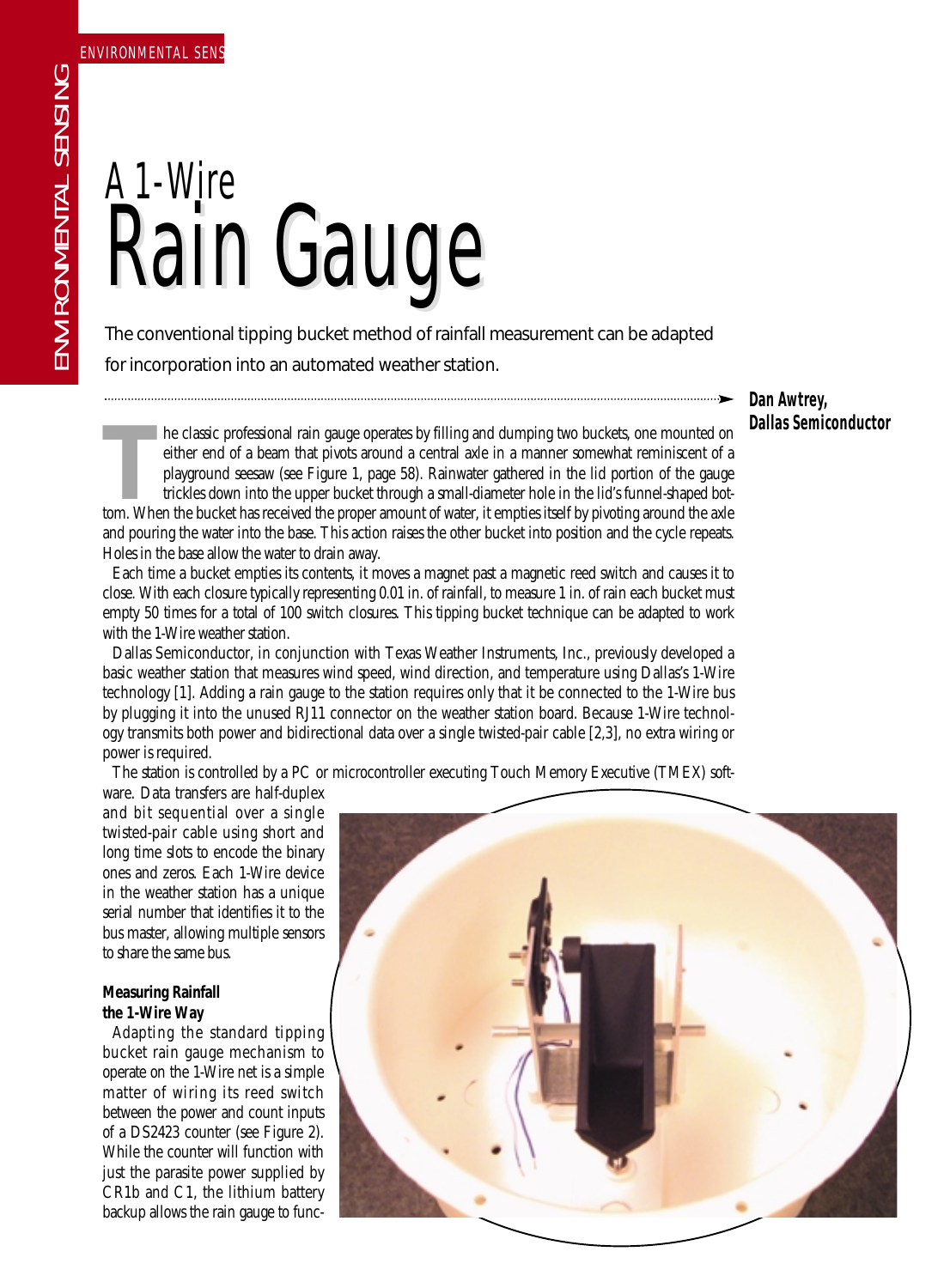tion in a stand-alone mode without an online PC. The low energy requirements of the chip allow for up to 10 years of service life. If this capability is not needed, CR2a and the lithium backup can be omitted.

When connected to the 1-Wire net, the circuit works in the following manner: The idle position for the bus is at 5 V, supplied through the equivalent of a 1.5 kΩ pull-up resistor at the bus master. This forward biases Schottky diode CR1b and charges capacitor C1 to  $\sim$  5 V, supplying all operating power for the DS2423 counter U1.

Whenever the tipping bucket empties, its magnet swings past reed switch SW1, causing it to close momentarily and pulling the counter inputs to a logic high. When the reed switch opens again, the pull-down resistor R1 returns the inputs to a logic low. The counter chip keeps track of the total and transmits the data to the bus master on command.

Since the DS2423 does not have a reset pin, setting the rain gauge to zero must be handled in software by the tare method. The counter does, however, reset to zero when all power is removed for about a minute, so if the gauge is expected to work even when the PC is off, CR2 and the battery backup must be added. Schottky diode CR1a protects the circuitry from voltage excursions that go below ground; the DS2407 contains 1 K of OTP EPROM for storing data specific to the rain gauge.

The rain gauge is calibrated by allowing 16 oz. of water to drip slowly through the lid over a 1 hr period. This should result in each bucket's dumping 50 times for a reading of 1.00 in. of rain. That means the two calibration screws shown in Figure 1 must be adjusted so that 0.16 oz. of water causes the bucket to dump. Turning the screw to raise the bucket higher above the base decreases the amount of water required to cause a pour and thus increases the count. Conversely, turning the screw to lower the bucket closer to the base decreases the count. Because of the response time to tip and empty a bucket, trying to calibrate the unit with too fast a drip rate can lead to unacceptable errors.

The pull-down arrangement of R1 on the DS2423 was chosen to increase its noise rejection capability, but it also permits an interesting option. An n-channel FET can be connected across the resistor, with the gate at point A and the source to ground. Normally, R1 pulls the gate down and keeps the transistor off, but when the tipping bucket empties,



**Figure 1. In a tipping bucket apparatus, rainfall is gathered in the funnel-bottomed lid and dripped into one of two buckets. When the required water volume is reached, the bucket falls and empties. The action moves the other bucket into position to repeat the process.**



**Figure 2. A magnet on the tipping bucket mechanism momentarily closes the magnetic reed switch each time a bucket tips and empties. This increments the DS2423 digital counter one count. Power for the counter is normally supplied by CR1b and C1. Lithium battery backup can be added using CR2a to allow rainfall to be recorded even when the bus master is off-line.**

its magnet closes the reed switch and briefly turns the transistor on. This provides a useful digital switch with bare drain output for other purposes such as adding an LCD readout.

#### **Summary**

The rain gauge is a useful and desirable addition to the 1-Wire weather station and demonstrates the ease with which additional